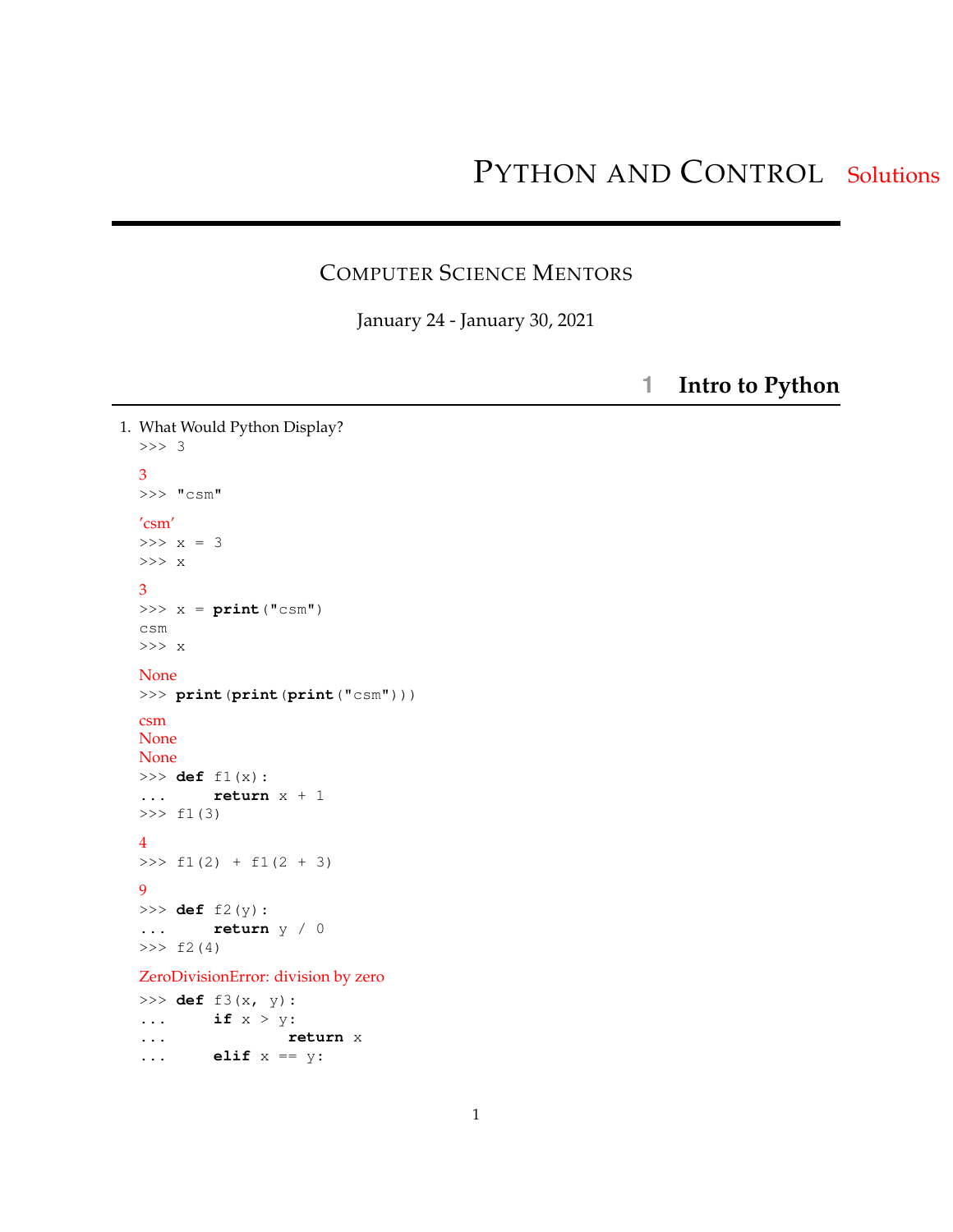```
... return x + y
... else:
... return y
\gg f3(1, 2)
2
>> f3(5, 5)
10
>>> 1 or 2 or 3
1
>>> 1 or 0 or 3
1
>>> 4 and (2 or 1/0)
2
>>> 0 or (not 1 and 3)
False
>>> (2 or 1/0) and (False or (True and (0 or 1)))
1
```
2. For the following expressions, list the order of evaluation of the operators and operands of the expression.

```
Example: add(3, mul(4, 5)) \rightarrow add, 3, mul, 4, 5(a) add(1, mul(2, 3))add, 1, mul, 2, 3
(b) add(mul(2, 3), add(1, 4))
    add, mul, 2, 3, add, 1, 4
(c) max(mul(1, 2), add(5, 6), 3, mul(mul(3, 4), 1), 7)
   max, mul, 1, 2, add, 5, 6, 3, mul, mul, 3, 4, 1, 7
```
Jamie Ip, Kenneth Chi, Kevin Moy, Mathilde McKeever, Cyrus Bugwadia, and

Kunal Agarwal, Luke Liu, John So, Jemmy Zhou, Ruslana Yurtyn, Vivian Lu, Matt Au, Lily Yang, Mihira Patel, Jessica Yu, Aidan Tong, Matthew Guo, Nikhita Anumukonda, Laryn Qi, Grace Yi, Jennifer Huang, Cindy Lin, James Fletcher, Sean Sananikone, Abinaya Srikant, Uma Unni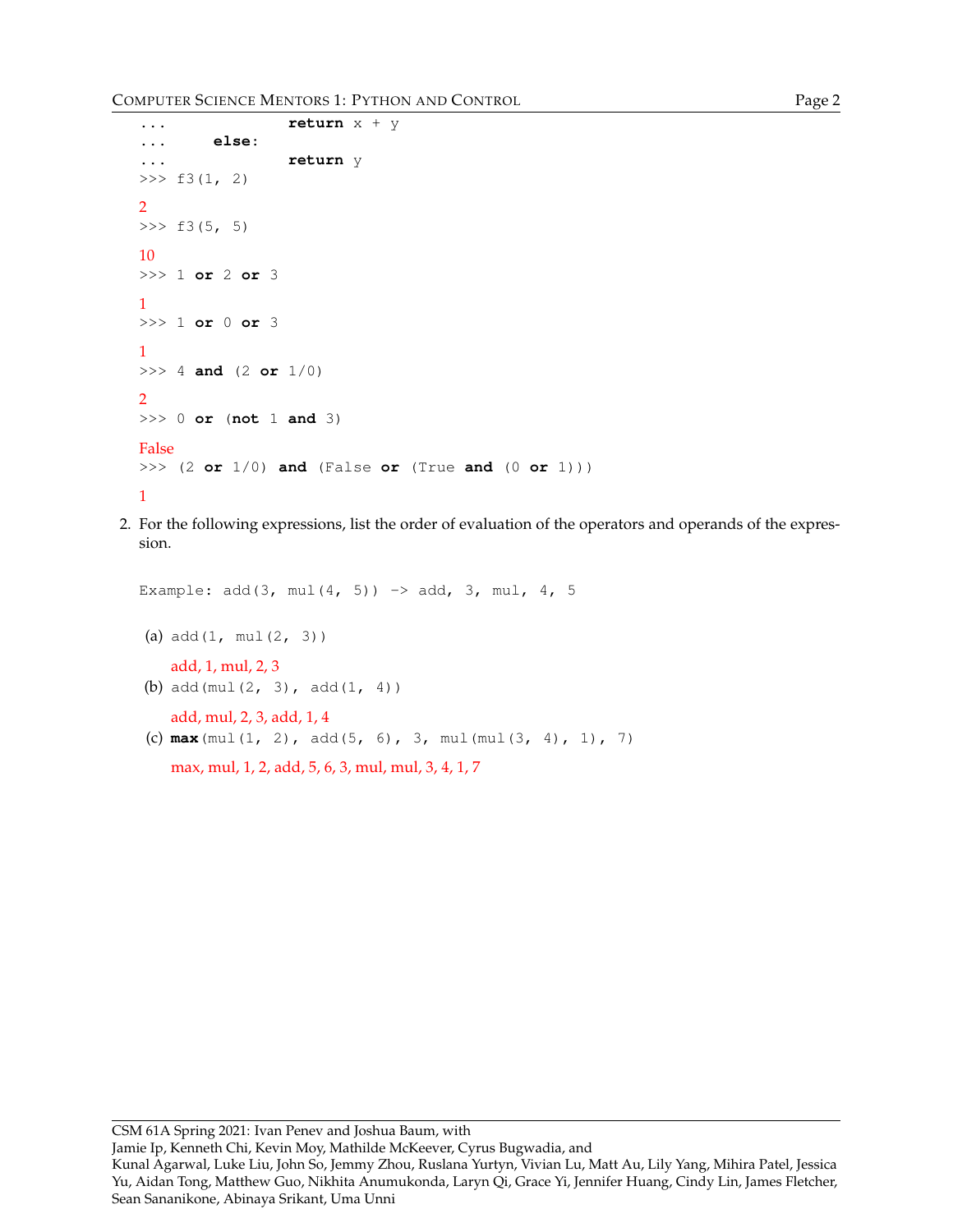1. Write a function that returns true if a number is divisible by 4 and false otherwise.

```
def is divisible by 4(num):
    return num \frac{1}{6} 4 == 0
```
2. Write a function, is\_leap\_year, that returns true if a number is a leap year and false otherwise. A *leap year* is a year that is divisible by 4 but not divisible by 400.

```
def is_leap_year(year):
    return year % 4 == 0 and year % 400 != 0
```
3. Write a function  $\text{find\_max}$  that will take in 3 numbers, x, y, z, and return the max value. Assume that  $x, y$ , and  $z$  are unique. Do not use Python's built-in max function. **def** find\_max(x, y, z):

```
def find_max(x, y, z):
    if x > y and x > z:
        return x
    elif y > x and y > z:
        return y
    else:
        return z
```
CSM 61A Spring 2021: Ivan Penev and Joshua Baum, with

Jamie Ip, Kenneth Chi, Kevin Moy, Mathilde McKeever, Cyrus Bugwadia, and

Kunal Agarwal, Luke Liu, John So, Jemmy Zhou, Ruslana Yurtyn, Vivian Lu, Matt Au, Lily Yang, Mihira Patel, Jessica Yu, Aidan Tong, Matthew Guo, Nikhita Anumukonda, Laryn Qi, Grace Yi, Jennifer Huang, Cindy Lin, James Fletcher, Sean Sananikone, Abinaya Srikant, Uma Unni